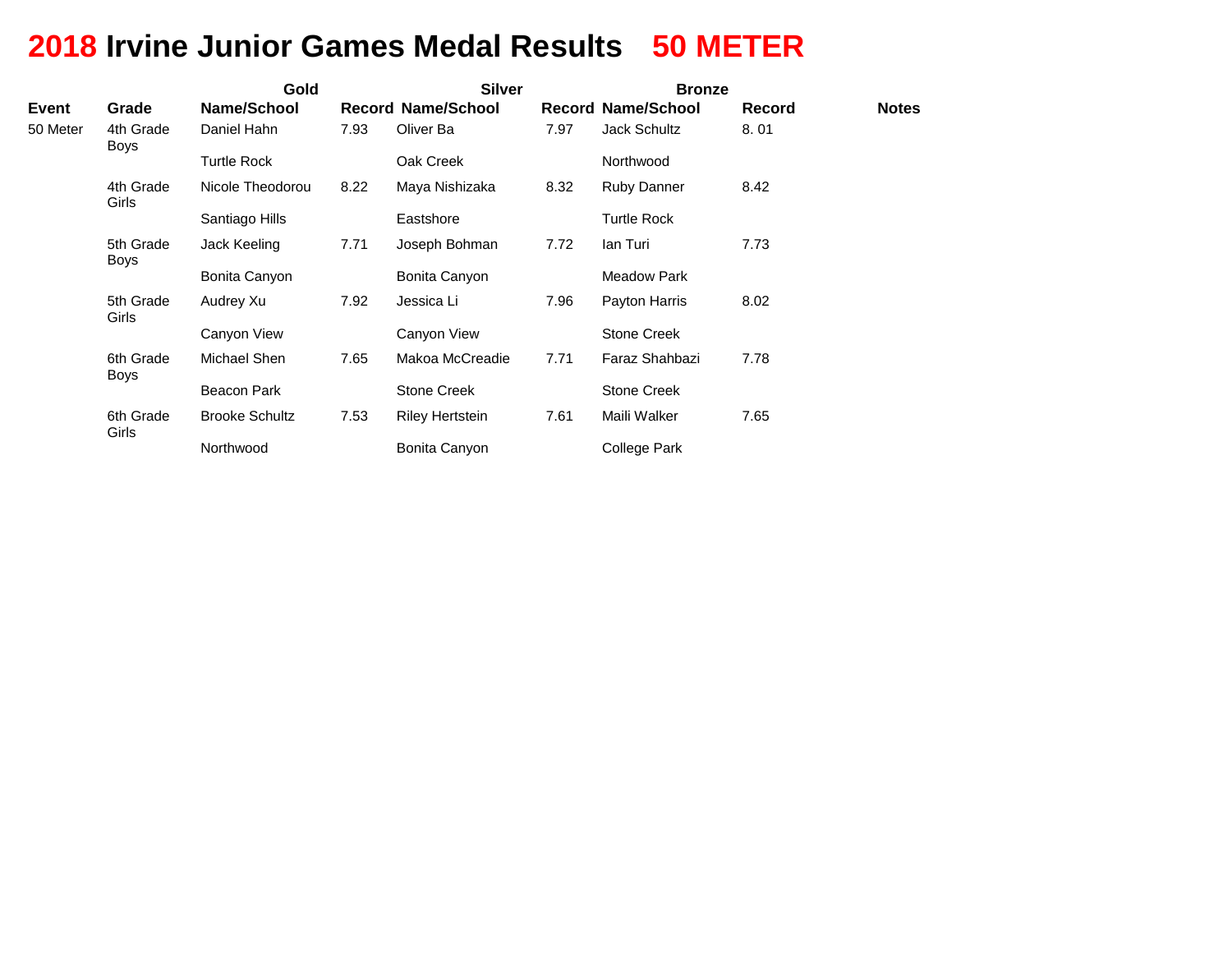# **2018 Irvine Junior Games Medal Results 100 METER**

|              |                          | Gold                     |       | <b>Silver</b>             |       | <b>Bronze</b>             |        |                                                                           |
|--------------|--------------------------|--------------------------|-------|---------------------------|-------|---------------------------|--------|---------------------------------------------------------------------------|
| <b>Event</b> | Grade                    | Name/School              |       | <b>Record Name/School</b> |       | <b>Record Name/School</b> | Record | <b>Notes</b>                                                              |
| 100 Meter    | 4th Grade<br><b>Boys</b> | Smith Spivey             | 15.28 | Nathan Louie              | 15.42 | <b>Cole Barkett</b>       | 15.46  |                                                                           |
|              |                          | <b>College Park</b>      |       | <b>Stone Creek</b>        |       | Vista Verde               |        |                                                                           |
|              | 4th Grade<br>Girls       | Katie Liu                | 16.01 | Hope Brody                | 16.03 | Hannah Wilbur             | 16.06  |                                                                           |
|              |                          | <b>College Park</b>      |       | <b>Meadow Park</b>        |       | Oak Creek                 |        |                                                                           |
|              | 5th Grade<br><b>Boys</b> | Deacon Moss              | 14.42 | <b>Winner Okey</b>        | 14.85 | Champion Okey             | 14.91  |                                                                           |
|              |                          | Deerfield                |       | Bonita Canyon             |       | Bonita Canyon             |        |                                                                           |
|              | 5th Grade<br>Girls       | Morgan Moore             | 14.56 | Sarah Kramer              | 15.15 | Carmen Cruz               | 15.34  |                                                                           |
|              |                          | <b>Stone Creek</b>       |       | <b>Meadow Park</b>        |       | Alderwood                 |        |                                                                           |
|              | 6th Grade<br><b>Boys</b> | Keith Vining             | 13.54 | Cameron Kim               | 13.66 | Samuel Groysman           | 14.38  |                                                                           |
|              |                          | <b>Stone Creek</b>       |       | <b>College Park</b>       |       | Santiago Hills            |        |                                                                           |
|              | 6th Grade<br>Girls       | Lily Biddulph            | 13.54 | Cymarah Gordon            | 14.80 | <b>Halle Parker</b>       | 14.91  | New record for event and grade. Previous record<br>was 13.75 set in 1997. |
|              |                          | Bonita Canyon            |       | Deerfield                 |       | Bonita Canyon             |        |                                                                           |
|              | 7th Grade<br><b>Boys</b> | Marco Manzi              | 12.65 | Dean Berger               | 13.37 | Nathan Suh                | 13.40  |                                                                           |
|              |                          | <b>Beacon Park</b>       |       | Jeffrey Trail             |       | Rancho                    |        |                                                                           |
|              | 7th Grade<br>Girls       | Meghan Schaus            | 14.57 | Leila Clnar               | 14.77 | Sunny Wang                | 14.88  |                                                                           |
|              |                          | Sierra Vista             |       | South Lake                |       | Sierra Vista              |        |                                                                           |
|              | 8th Grade<br><b>Boys</b> | <b>Brandon Pinkerton</b> | 12.77 | Rohan McEligot            | 12.78 | Alden Zeng                | 13.11  |                                                                           |
|              |                          | Venado                   |       | Vista Verde               |       | Lakeside                  |        |                                                                           |
|              | 8th Grade<br>Girls       | Ashlyn Forde             | 14.34 | <b>Kristal Caldwell</b>   | 14.53 | Julia Muniz               | 14.58  |                                                                           |
|              |                          | Lakeside                 |       | Venado                    |       | Sierra Vista              |        |                                                                           |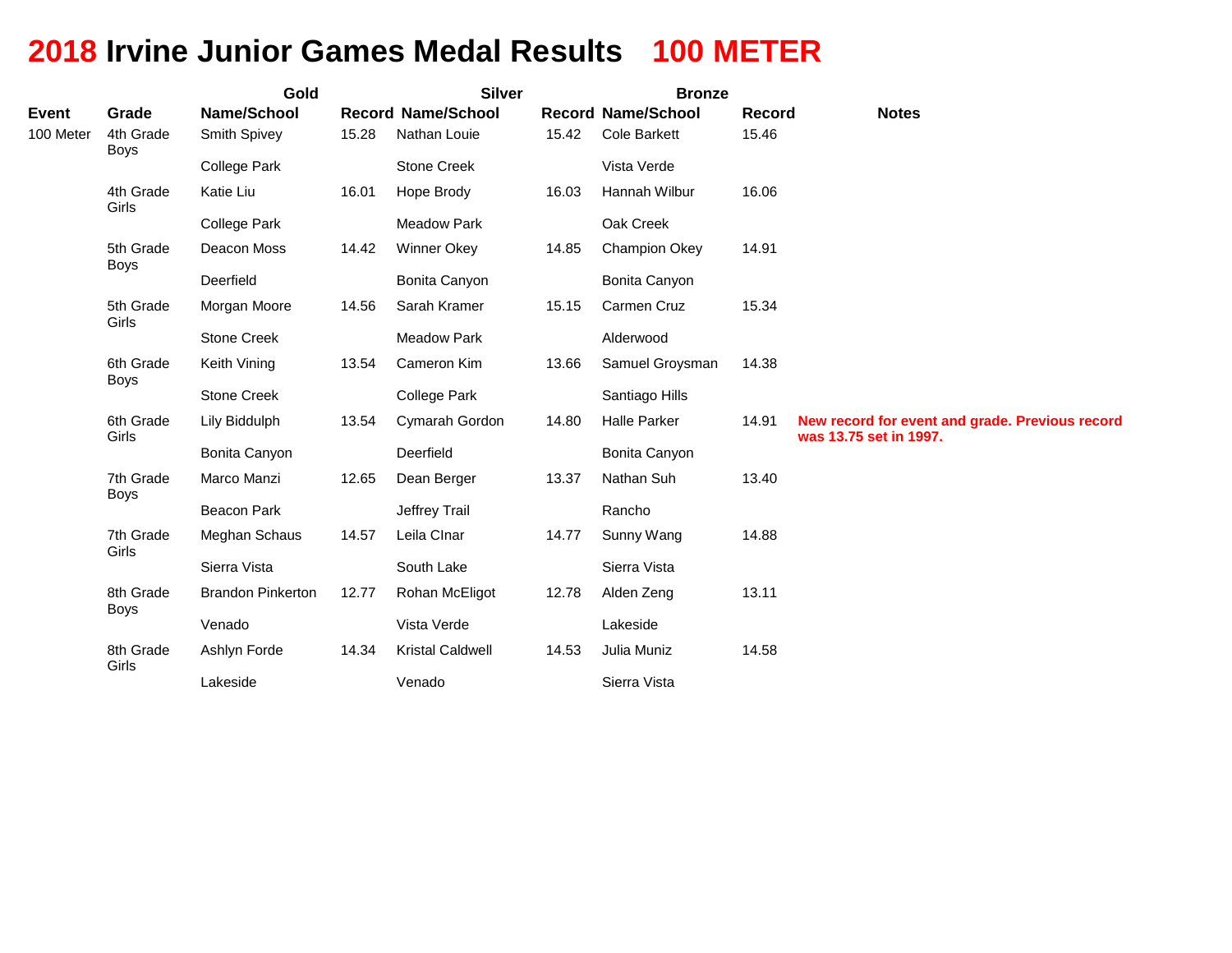# **2018 Irvine Junior Games Medal Results 400 METER**

|                           |                          | Gold                            | <b>Silver</b> | <b>Bronze</b>                                   |                                                        |                                          |  |
|---------------------------|--------------------------|---------------------------------|---------------|-------------------------------------------------|--------------------------------------------------------|------------------------------------------|--|
| <b>Event</b><br>400 Meter | Grade<br>4th Grade       | Name/School<br>Inban Kathiravan |               | <b>Record Name/School</b><br>1:09.18 Trent Kiem | <b>Record Name/School</b><br>1:09.40 Iniyan Kathiravan | <b>Record</b><br><b>Notes</b><br>1:11.59 |  |
|                           | <b>Boys</b>              | Eastshore                       |               | Alderwood                                       | Eastshore                                              |                                          |  |
|                           | 4th Grade<br>Girls       | Hannah Wilbur                   |               | 1:13.38 Maya Nishizaka                          | 1:14.82 Summer Wilson                                  | 1:14.90                                  |  |
|                           |                          | Oak Creek                       |               | Eastshore                                       | Santiago Hills                                         |                                          |  |
|                           | 5th Grade<br><b>Boys</b> | Deacon Moss                     |               | 1:07.27 Liam Miller                             | 1:11.77 Joshua Campbell                                | 1:12.07                                  |  |
|                           |                          | Deerfield                       |               | Northwood                                       | Culverdale                                             |                                          |  |
|                           | 5th Grade<br>Girls       | Ashley Kwan                     |               | 1:11.62 Kaya Sparnicht                          | 1:14.03 Itzely Garcia-Montero 1:14.36                  |                                          |  |
|                           |                          | <b>Meadow Park</b>              |               | Eastshore                                       | Woodbury                                               |                                          |  |
|                           | 6th Grade<br><b>Boys</b> | Keith Vining                    |               | 1:00.58 Toby Averill                            | 1:07.61 Dalen Crawford                                 | 1:07.70                                  |  |
|                           |                          | <b>Stone Creek</b>              |               | Vista Verde                                     | <b>Stone Creek</b>                                     |                                          |  |
|                           | 6th Grade<br>Girls       | Cymarah Gordon                  |               | 1:07.36 Riley Hertstein                         | 1:07.90 Vivian Ju                                      | 1:10.02                                  |  |
|                           |                          | Deerfield                       |               | Bonita Canyon                                   | <b>Turtle Rock</b>                                     |                                          |  |
|                           | 7th Grade<br><b>Boys</b> | Nathan Sasaki                   | 1:00.77       | Marco Manzi                                     | 1:00.89 Aditya Sheth                                   | 1:01.29                                  |  |
|                           |                          | Venado                          |               | <b>Beacon Park</b>                              | Sierra Vista                                           |                                          |  |
|                           | 7th Grade<br>Girls       | Maelyn McNealy                  |               | 1:06.90 Citlali Garcia Montero                  | 1:10.25 Lauren Ulwelling                               | 1:10.62                                  |  |
|                           |                          | Jeffrey Trail                   |               | Jeffrey Trail                                   | South Lake                                             |                                          |  |
|                           | 8th Grade<br><b>Boys</b> | Rohan McEligot                  | 58.42         | Elan Mendivil                                   | 1:01.49 Brennan Miller                                 | 1:01.53                                  |  |
|                           |                          | Vista Verde                     |               | Rancho                                          | South Lake                                             |                                          |  |
|                           | 8th Grade<br>Girls       | Ashlyn Forde                    |               | 1:08.92 Julia Muniz                             | 1:10.63 Madison Evans                                  | 1:11.08                                  |  |
|                           |                          | Lakeside                        |               | Sierra Vista                                    | Venado                                                 |                                          |  |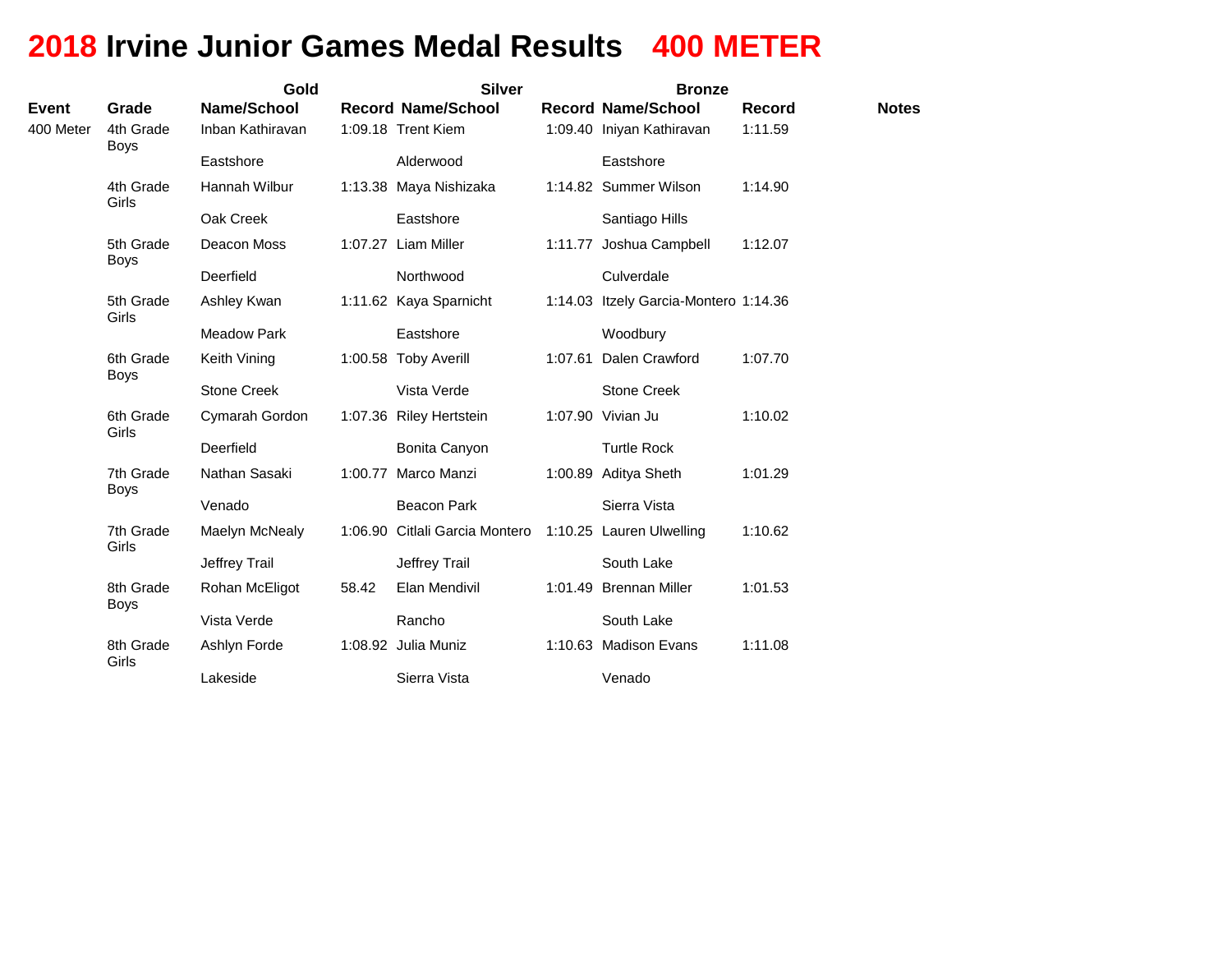# **2018 Irvine Junior Games Medal Results 800 METER**

|              |                          | Gold                       |         | <b>Silver</b>             | <b>Bronze</b>                         |               |              |  |
|--------------|--------------------------|----------------------------|---------|---------------------------|---------------------------------------|---------------|--------------|--|
| <b>Event</b> | Grade                    | Name/School                |         | <b>Record Name/School</b> | <b>Record Name/School</b>             | <b>Record</b> | <b>Notes</b> |  |
| 800 Meter    | 5th Grade<br>Boys        | Troy Kiem                  |         | 2:33.15 Rafferty Ladd     | 2:43.62 Julian Barnes                 | 2:45.63       |              |  |
|              |                          | Alderwood                  |         | <b>Stone Creek</b>        | Woodbury                              |               |              |  |
|              | 5th Grade<br>Girls       | Julianna Yoon              |         | 2:39.64 Elle Kivo         | 2:45.04 Isabella Vakley               | 2:45.58       |              |  |
|              |                          | Alderwood                  |         | Northwood                 | College Park                          |               |              |  |
|              | 6th Grade<br><b>Boys</b> | Arthur Zhao                | 2:34.11 | Sean Enomoto              | 2:34.85 Namir Shivapur                | 2:37.69       |              |  |
|              |                          | <b>Turtle Rock</b>         |         | Plaza Vista               | <b>Turtle Rock</b>                    |               |              |  |
|              | 6th Grade<br>Girls       | Elizabeth Odom             |         | 2:33.56 Madison Ledgard   | 2:36.30 Aoi Hiraki                    | 2:40.47       |              |  |
|              |                          | Canyon View                |         | Stonegate                 | Woodbury                              |               |              |  |
|              | 7th Grade<br><b>Boys</b> | <b>Francois DeVilliers</b> |         | 2:22.24 Arvin Motamedi    | 2:22.38 Dean Berger                   | 2:27.31       |              |  |
|              |                          | Rancho                     |         | South Lake                | <b>Jeffrey Trail</b>                  |               |              |  |
|              | 7th Grade<br>Girls       | Jadyn Zdanavage            |         | 2:29.55 Alexandra Lalonde | 2:40.43 Natalia Montano               | 2:42.96       |              |  |
|              |                          | Jeffrey Trail              |         | Rancho                    | Rancho                                |               |              |  |
|              | 8th Grade<br><b>Boys</b> | Rohan McEligot             |         | 2:26.29 Sean McCance      | 2:27.10 Yair Aquino Rodriguez 2:28.31 |               |              |  |
|              |                          | Vista Verde                |         | South Lake                | South Lake                            |               |              |  |
|              | 8th Grade<br>Girls       | Sarah Klem                 |         | 2:43.08 Mia Washida       | 2:43.31 Talia Mehaignere              | 2:51.45       |              |  |
|              |                          | Lakeside                   |         | Lakeside                  | Rancho                                |               |              |  |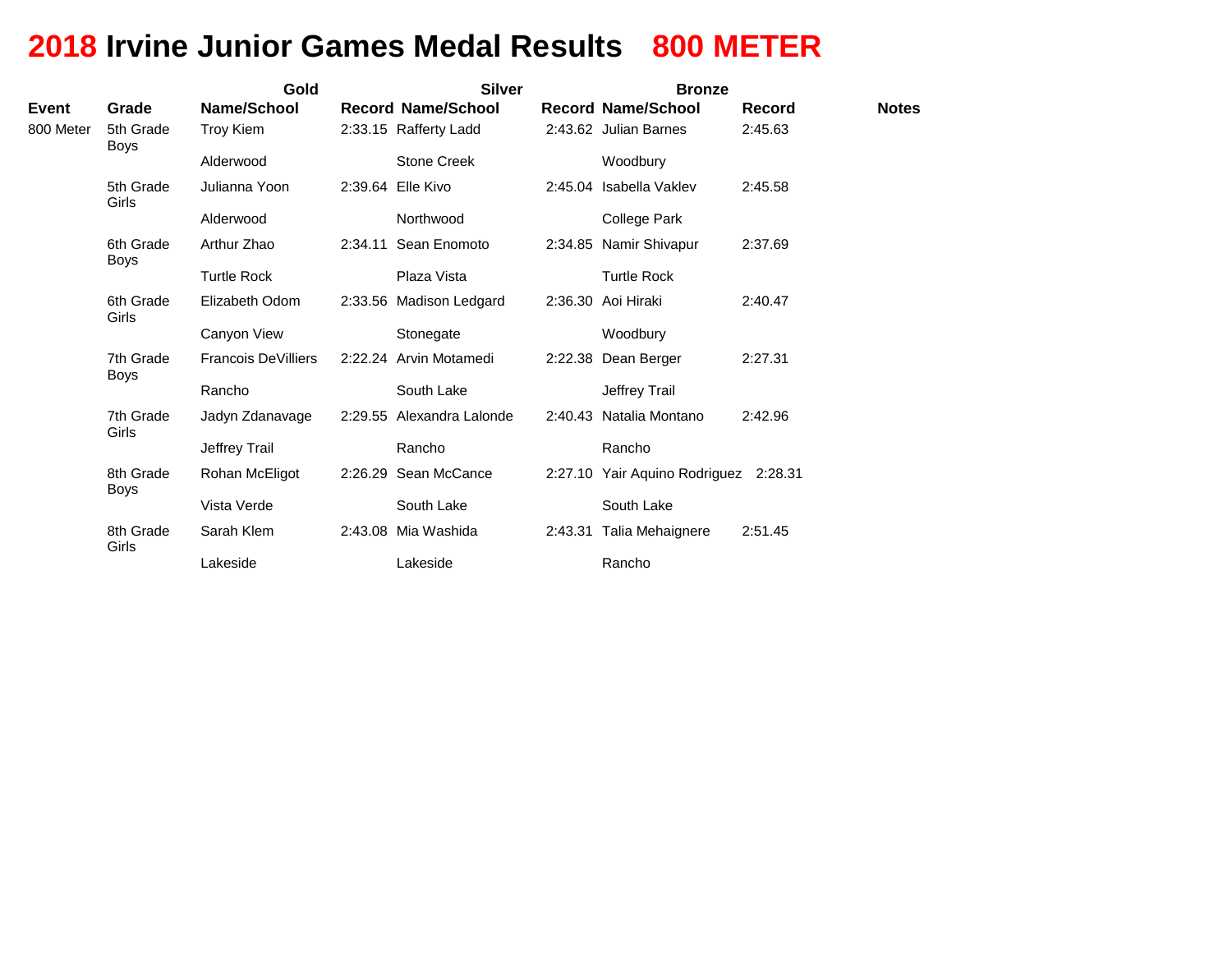# **2018 Irvine Junior Games Medal Results 1500 METER**

|                      |                    | Gold                  |                           | <b>Silver</b>           |                           |         |              |         |
|----------------------|--------------------|-----------------------|---------------------------|-------------------------|---------------------------|---------|--------------|---------|
| <b>Event</b>         | Grade              | Name/School           | <b>Record Name/School</b> |                         | <b>Record Name/School</b> | Record  | <b>Notes</b> |         |
| 1500 Meter 7th Grade | Boys               | Tanner Castanha       | 4:51.09 Ryan Chu          |                         | 5:07.99 Aditya Sheth      | 5:11.89 |              |         |
|                      |                    | Lakeside              | Jeffrey Trail             |                         | Sierra Vista              |         |              |         |
|                      | 7th Grade<br>Girls | Jadyn Zdanavage       | 5:02.36 Sabrina Go        |                         | 5:31.83 Jane Kivo         | 5:34.71 |              |         |
|                      |                    | Jeffrey Trail         | Lakeside                  |                         | Sierra Vista              |         |              |         |
|                      | 8th Grade<br>Boys  | Yair Aguino Rodriguez | 5:09.96                   | <b>Christian Miller</b> |                           | 5:13.62 | Shuma Jensen | 5:16.22 |
|                      |                    | South Lake            | Venado                    |                         | South Lake                |         |              |         |
|                      | 8th Grade<br>Girls | Sofia Gibson          | 5:15.95 Sarah Klem        | 5:25.17                 | Isabel Sanson             | 5:39.30 |              |         |
|                      |                    | Venado                | Lakeside                  |                         | Lakeside                  |         |              |         |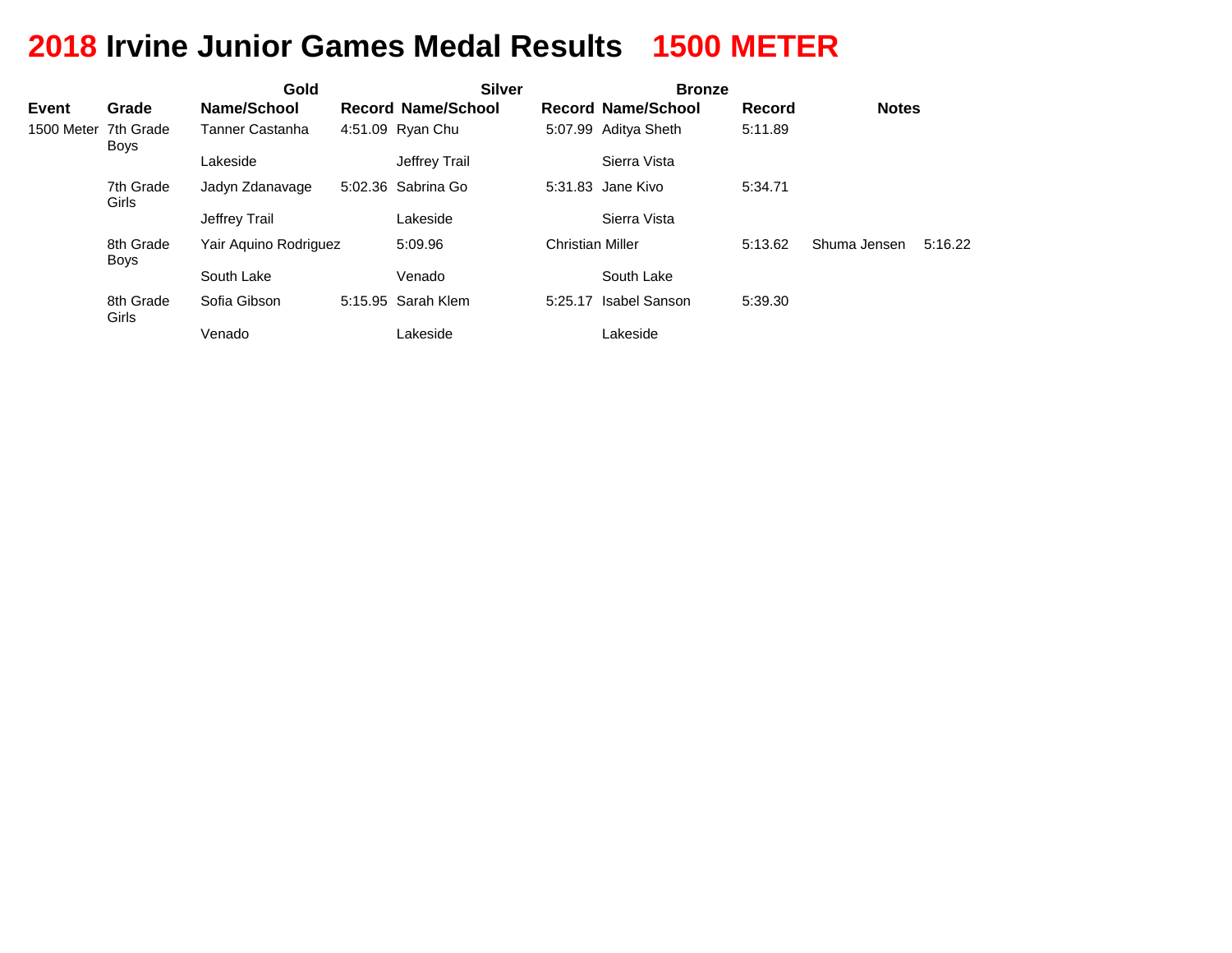# **2018 Irvine Junior Games Medal Results RELAY**

|                       |                                   | Gold          |         | <b>Silver</b>             |         | <b>Bronze</b>             |                   |                                                                                   |
|-----------------------|-----------------------------------|---------------|---------|---------------------------|---------|---------------------------|-------------------|-----------------------------------------------------------------------------------|
| <b>Event</b><br>Relay | Grade<br>4th Grade<br><b>Boys</b> | Name/School   | 1:02.35 | <b>Record Name/School</b> | 1:04.39 | <b>Record Name/School</b> | Record<br>1:04.52 | <b>Notes</b>                                                                      |
|                       |                                   | Oak Creek     |         | <b>College Park</b>       |         | Bonita Canyon             |                   |                                                                                   |
|                       | 4th Grade<br>Girls                |               | 1:04.51 |                           | 1:05.88 |                           | 1:05.90           |                                                                                   |
|                       |                                   | Woodbury      |         | Stone Creek               |         | <b>College Park</b>       |                   |                                                                                   |
|                       | 5th Grade<br><b>Boys</b>          |               | 59.62   |                           | 1:00.48 |                           | 1:00.56           |                                                                                   |
|                       |                                   | Bonita Canyon |         | <b>Meadow Park</b>        |         | <b>College Park</b>       |                   |                                                                                   |
|                       | 5th Grade<br>Girls                |               | 1:00.53 |                           | 1:01.64 |                           | 1:03.11           |                                                                                   |
|                       |                                   | Stone Creek   |         | <b>Meadow Park</b>        |         | Canyon View               |                   |                                                                                   |
|                       | 6th Grade<br>Boys                 |               | 56.33   |                           | 57.20   |                           | 58.40             |                                                                                   |
|                       |                                   | Stone Creek   |         | <b>College Park</b>       |         | Westpark                  |                   |                                                                                   |
|                       | 6th Grade<br>Girls                |               | 57.15   |                           | 58.99   |                           |                   | 1:00.48 New record for event and grade. Previous record<br>was 58.77 set in 1994. |
|                       |                                   | Bonita Canyon |         | <b>College Park</b>       |         | Stone Creek               |                   |                                                                                   |
|                       | 7th Grade<br>Boys                 |               | 55.02   |                           | 56.06   |                           | 1:01.35           |                                                                                   |
|                       |                                   | Jeffrey Trail |         | Lakeside                  |         | Rancho                    |                   |                                                                                   |
|                       | 7th Grade<br>Girls                |               | 58.52   |                           | 58.57   |                           | 59.23             |                                                                                   |
|                       |                                   | Jeffrey Trail |         | South Lake                |         | Venado                    |                   |                                                                                   |
|                       | 8th Grade<br>Boys                 |               | 52.64   |                           | 53.18   |                           | 54.55             |                                                                                   |
|                       |                                   | South Lake    |         | Venado                    |         | Lakeside                  |                   |                                                                                   |
|                       | 8th Grade<br>Girls                |               | 58.25   |                           | 59.91   |                           | 1:00.50           |                                                                                   |
|                       |                                   | Venado        |         | Lakeside                  |         | South Lake                |                   |                                                                                   |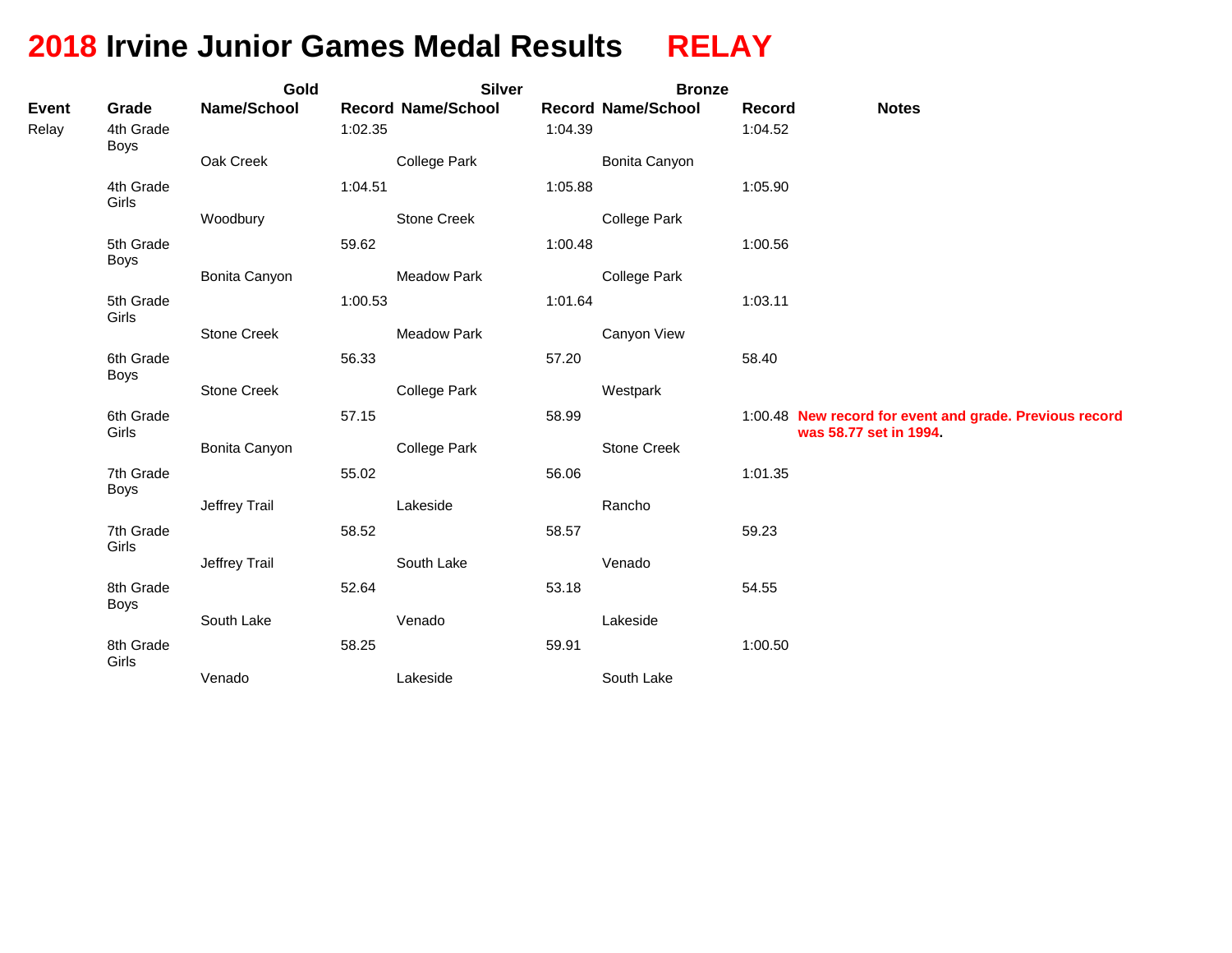# **2018 Irvine Junior Games Medal Results BAG SHOT**

|              |                          | Gold               |        | <b>Silver</b>             |        | <b>Bronze</b>             |        |              |
|--------------|--------------------------|--------------------|--------|---------------------------|--------|---------------------------|--------|--------------|
| <b>Event</b> | Grade                    | Name/School        |        | <b>Record Name/School</b> |        | <b>Record Name/School</b> | Record | <b>Notes</b> |
| Bag Shot     | 4th Grade<br><b>Boys</b> | Brayden Tallakson  | 153'   | Vincent De Marco          | 135'3" | Joshua Unger              | 127'8" |              |
|              |                          | Springbrook        |        | Stone Creek               |        | Plaza Vista               |        |              |
|              | 4th Grade<br>Girls       | Kaia Ciszewski     | 101'6" | <b>Catherine Medvitz</b>  | 94'5"  | Clarissa Stayrook         | 86'2"  |              |
|              |                          | Culverdale         |        | Woodbury                  |        | Stone Creek               |        |              |
|              | 5th Grade<br><b>Boys</b> | Brandon Figueroa   | 154'9" | <b>Brandon Bates</b>      | 150'8" | Joshua Goldstone          | 149'7" |              |
|              |                          | College Park       |        | Santiago Hills            |        | Eastshore                 |        |              |
|              | 5th Grade<br>Girls       | Payton Harris      | 113'6" | Addy Day                  | 110'2" | Maggie McEwen             | 108'8" |              |
|              |                          | <b>Stone Creek</b> |        | College Park              |        | <b>Meadow Park</b>        |        |              |
|              | 6th Grade<br>Boys        | <b>Wylan Moss</b>  | 192'   | <b>Brody Connors</b>      | 186'4" | Sullivan Spivey           | 182'8" |              |
|              |                          | Vista Verde        |        | Vista Verde               |        | College Park              |        |              |
|              | 6th Grade<br>Girls       | Sorelle Kreter     | 139'3" | Ava Giglio                | 110'7" | Lizzie Babyak             | 106'3" |              |
|              |                          | Bonita Canyon      |        | Northwood                 |        | <b>Stone Creek</b>        |        |              |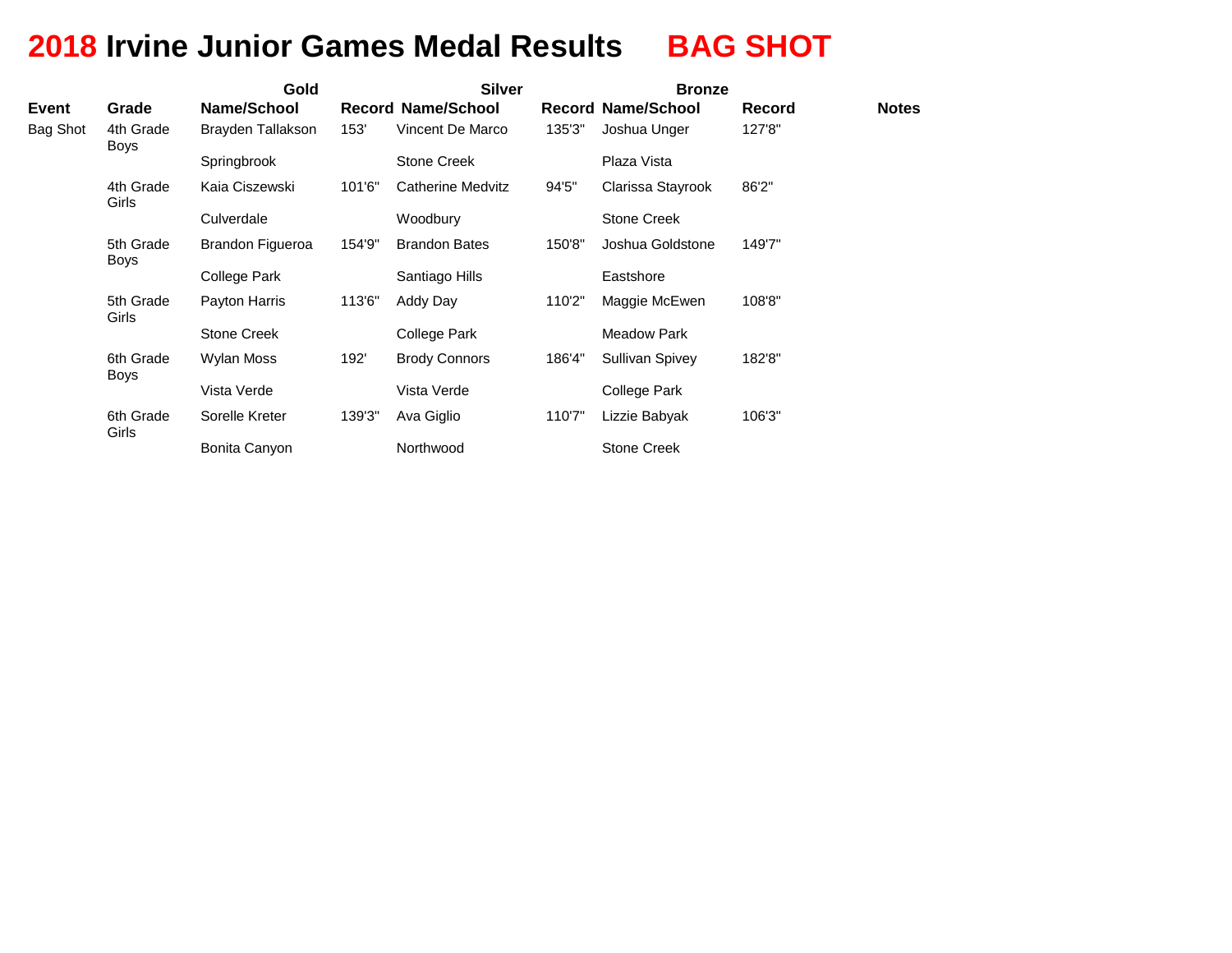# **2018 Irvine Junior Games Medal Results BASKETBALL**

|                                   |                          | Gold                              |    | <b>Silver</b>                                    |                      | <b>Bronze</b>                              |                     |                                                                         |  |  |
|-----------------------------------|--------------------------|-----------------------------------|----|--------------------------------------------------|----------------------|--------------------------------------------|---------------------|-------------------------------------------------------------------------|--|--|
| <b>Event</b><br><b>Basketball</b> | Grade<br>4th Grade       | <b>Name/School</b><br>Mert Akalin | 17 | <b>Record Name/School</b><br><b>Matthew Ward</b> | 15                   | <b>Record Name/School</b><br>Tyler Higuchi | <b>Record</b><br>15 | <b>Notes</b>                                                            |  |  |
|                                   | <b>Boys</b>              | Woodbury                          |    | <b>Stone Creek</b>                               | Oak Creek            |                                            |                     |                                                                         |  |  |
|                                   | 4th Grade<br>Girls       | Madelyn Nolan                     | 14 | Ankita Yadav                                     | 12                   | Jiyou Song                                 | 10                  |                                                                         |  |  |
|                                   |                          | Westpark                          |    | Deerfield                                        |                      | Canyon View                                |                     |                                                                         |  |  |
|                                   | 5th Grade<br><b>Boys</b> | Aydrien Garnica                   | 20 | <b>Brady Kong</b>                                | 18                   | Gavin Lounsbury                            | 17                  | Tied record for event and grade. Previous record<br>was 20 set in 2001. |  |  |
|                                   |                          | Eastshore                         |    | Woodbury                                         |                      | Santiago Hills                             |                     |                                                                         |  |  |
|                                   | 5th Grade<br>Girls       | Megan Tam                         | 13 | Nina Saiki                                       | 11                   | Nanami Jackson                             | 11                  |                                                                         |  |  |
|                                   |                          | <b>Cypress Village</b>            |    | <b>Beacon Park</b>                               |                      | <b>Meadow Park</b>                         |                     |                                                                         |  |  |
|                                   | 6th Grade<br><b>Boys</b> | Nikhil Sachdeva                   | 20 | Sulaiman Ahmed                                   | 17                   | Joshua Ta                                  | 17                  | New record for event and grade. Previous record<br>was 18 set in 2006.  |  |  |
|                                   |                          | Northwood                         |    | Deerfield                                        |                      | <b>Stone Creek</b>                         |                     |                                                                         |  |  |
|                                   | 6th Grade<br>Girls       | Sienna Porter                     | 15 | Aoi Hiraki                                       | 13                   | <b>Teagan Burrus</b>                       | 11                  |                                                                         |  |  |
|                                   |                          | College Park                      |    | Woodbury                                         |                      | Eastshore                                  |                     |                                                                         |  |  |
|                                   | 7th Grade<br>Boys        | Aditya Sheth                      | 18 | Aidan Christie                                   | 12                   | Elias Maor                                 | 12                  |                                                                         |  |  |
|                                   |                          | Sierra Vista                      |    | South Lake                                       |                      | Lakeside                                   |                     |                                                                         |  |  |
|                                   | 7th Grade<br>Girls       | Maddie Yasui                      | 17 | Leilani Bambridge                                | 12                   | Rebekah Pena                               | 10                  | Tied record for event and grade. Previous record<br>was 17 set in 2009. |  |  |
|                                   |                          | South Lake                        |    | Lakeside                                         |                      | Venado                                     |                     |                                                                         |  |  |
|                                   | 8th Grade<br><b>Boys</b> | Evan Yang                         | 15 | Sean McCance                                     | 12                   | Aditya Kwatra                              | 9                   |                                                                         |  |  |
|                                   |                          | Lakeside                          |    |                                                  | South Lake<br>Rancho |                                            |                     |                                                                         |  |  |
|                                   | 8th Grade<br>Girls       | Anastasia Mathison                | 12 | Kristal Caldwell                                 | $\overline{7}$       | Annette Yuan                               | $\overline{7}$      |                                                                         |  |  |
|                                   |                          | South Lake                        |    | Venado                                           |                      | Plaza Vista                                |                     |                                                                         |  |  |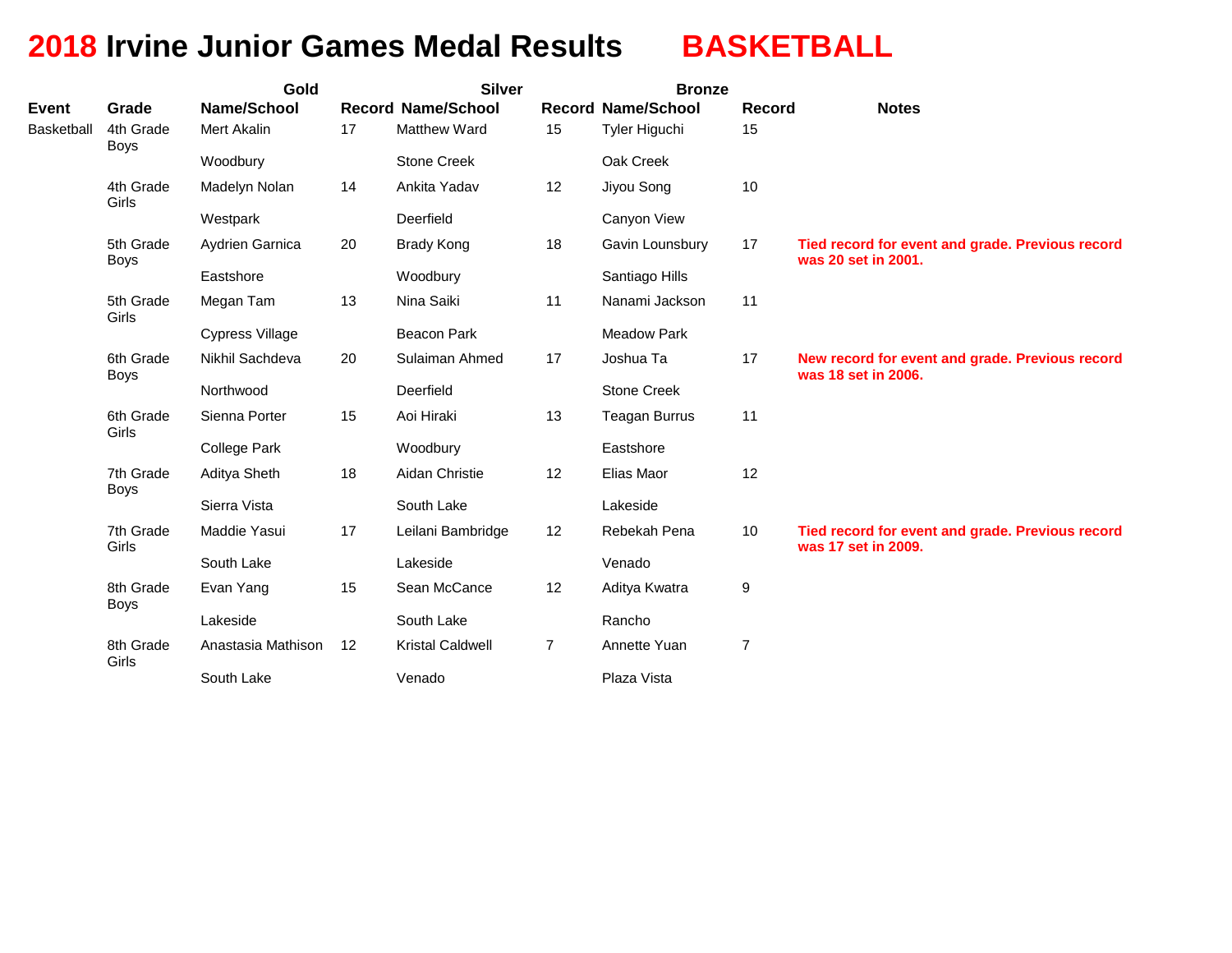# **2018 Irvine Junior Games Medal Results LONG JUMP**

|              |                          | Gold                  |        | <b>Silver</b>             |       | <b>Bronze</b>                |        |                                                                              |
|--------------|--------------------------|-----------------------|--------|---------------------------|-------|------------------------------|--------|------------------------------------------------------------------------------|
| <b>Event</b> | Grade                    | Name/School           |        | <b>Record Name/School</b> |       | <b>Record Name/School</b>    | Record | <b>Notes</b>                                                                 |
| Long Jump    | 4th Grade<br><b>Boys</b> | Ryan Kwan             | 6'3''  | Zhe Wang                  | 6'    | Matthew Waggoner             | 5'8''  |                                                                              |
|              |                          | Oak Creek             |        | <b>Turtle Rock</b>        |       | <b>Meadow Park</b>           |        |                                                                              |
|              | 4th Grade<br>Girls       | <b>Eunice Park</b>    | 5'8''  | Aarya Kanitkar            | 5'7'' | Audrey Guo                   | $5'6"$ |                                                                              |
|              |                          | Bonita Canyon         |        | Deerfield                 |       | Canyon View                  |        |                                                                              |
|              | 5th Grade<br><b>Boys</b> | James Godinez         | 7'4''  | <b>Champion Okey</b>      | 6'11" | Azim Mithaiwala              | 6'8''  | New record for event and grade. Previous record<br>was 7'03.50" set in 2003. |
|              |                          | <b>Meadow Park</b>    |        | Bonita Canyon             |       | Deerfield                    |        |                                                                              |
|              | 5th Grade<br>Girls       | Morgan Moore          | 6'10"  | Jessica Li                | 6'6'' | <b>Emelie Quiroz</b>         | 6'5''  |                                                                              |
|              |                          | Stone Creek           |        | Canyon View               |       | Deerfield                    |        |                                                                              |
|              | 6th Grade<br><b>Boys</b> | Ezekiel -Zeke- Lo     | 7'9''  | Keith Vining              | 7'5'' | Dalen Crawford               | 7'1''  |                                                                              |
|              |                          | Deerfield             |        | <b>Stone Creek</b>        |       | <b>Stone Creek</b>           |        |                                                                              |
|              | 6th Grade<br>Girls       | <b>Brooke Schultz</b> | 7'     | Elyse Berger              | 6'11" | Ella Suh                     | 6'11"  |                                                                              |
|              |                          | Northwood             |        | Stonegate                 |       | <b>Stone Creek</b>           |        |                                                                              |
|              | 7th Grade<br><b>Boys</b> | Daniel Goodrich       | 15'9"  | Dean Berger               | 15'3" | Dillon Lamson                | 14'10" |                                                                              |
|              |                          | Lakeside              |        | Jeffrey Trail             |       | Jeffrey Trail                |        |                                                                              |
|              | 7th Grade<br>Girls       | Maelyn McNealy        | 14'7'' | Ellie Chan                | 13'7" | Ella (Elisabeth)<br>Ruminson | 12'8"  |                                                                              |
|              |                          | Jeffrey Trail         |        | South Lake                |       | Jeffrey Trail                |        |                                                                              |
|              | 8th Grade<br><b>Boys</b> | Henry Wilkens-Huff    | 16'7"  | Evan Yang                 | 16'1" | Noah Leimback                | 15'8"  |                                                                              |
|              |                          | Rancho                |        | Lakeside                  |       | Venado                       |        |                                                                              |
|              | 8th Grade<br>Girls       | Jade N. Blinstrub     | 13'3'' | Megan Yu                  | 13'2" | Talia Mehaignere             | 13'2"  |                                                                              |
|              |                          | Rancho                |        | South Lake                |       | Rancho                       |        |                                                                              |